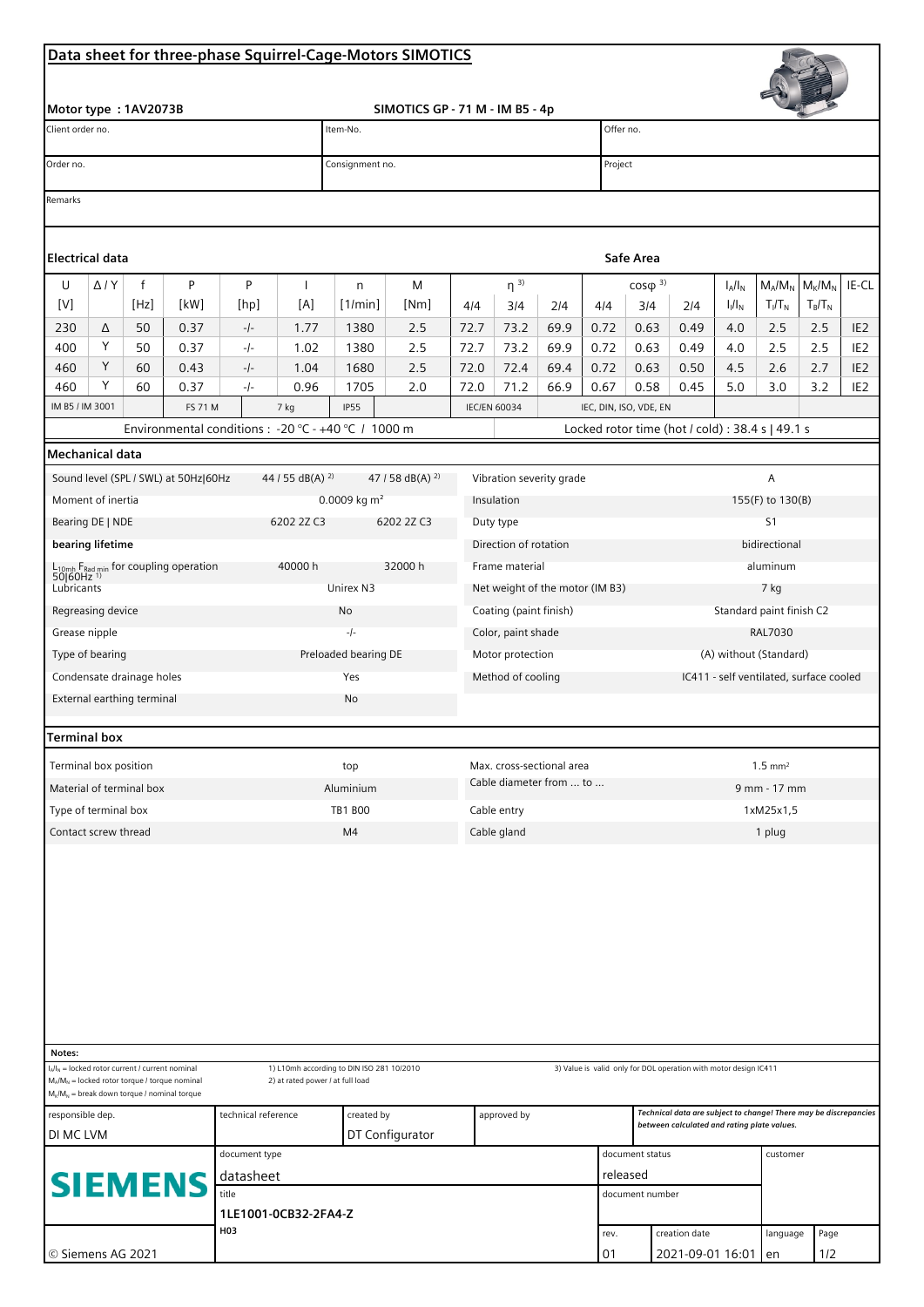## **Data sheet for three-phase Squirrel-Cage-Motors SIMOTICS**

 **Motor type : 1AV2073B SIMOTICS GP - 71 M - IM B5 - 4p**



**Special design** 

H03 Condensation drain holes in end shield

 **Notes:**

| responsible dep.<br>I DI MC LVM | technical reference           | created by<br>DT Configurator | approved by                 |                        | Technical data are subject to change! There may be discrepancies<br>between calculated and rating plate values. |          |             |  |  |
|---------------------------------|-------------------------------|-------------------------------|-----------------------------|------------------------|-----------------------------------------------------------------------------------------------------------------|----------|-------------|--|--|
| <b>SIEMENS</b>                  | document type<br>datasheet    |                               | document status<br>released |                        | customer                                                                                                        |          |             |  |  |
|                                 | title<br>1LE1001-0CB32-2FA4-Z |                               | l document number           |                        |                                                                                                                 |          |             |  |  |
| l © Siemens AG 2021             | H03                           |                               |                             | rev.<br>0 <sup>1</sup> | creation date<br>2021-09-01 16:01 len                                                                           | language | Page<br>2/2 |  |  |